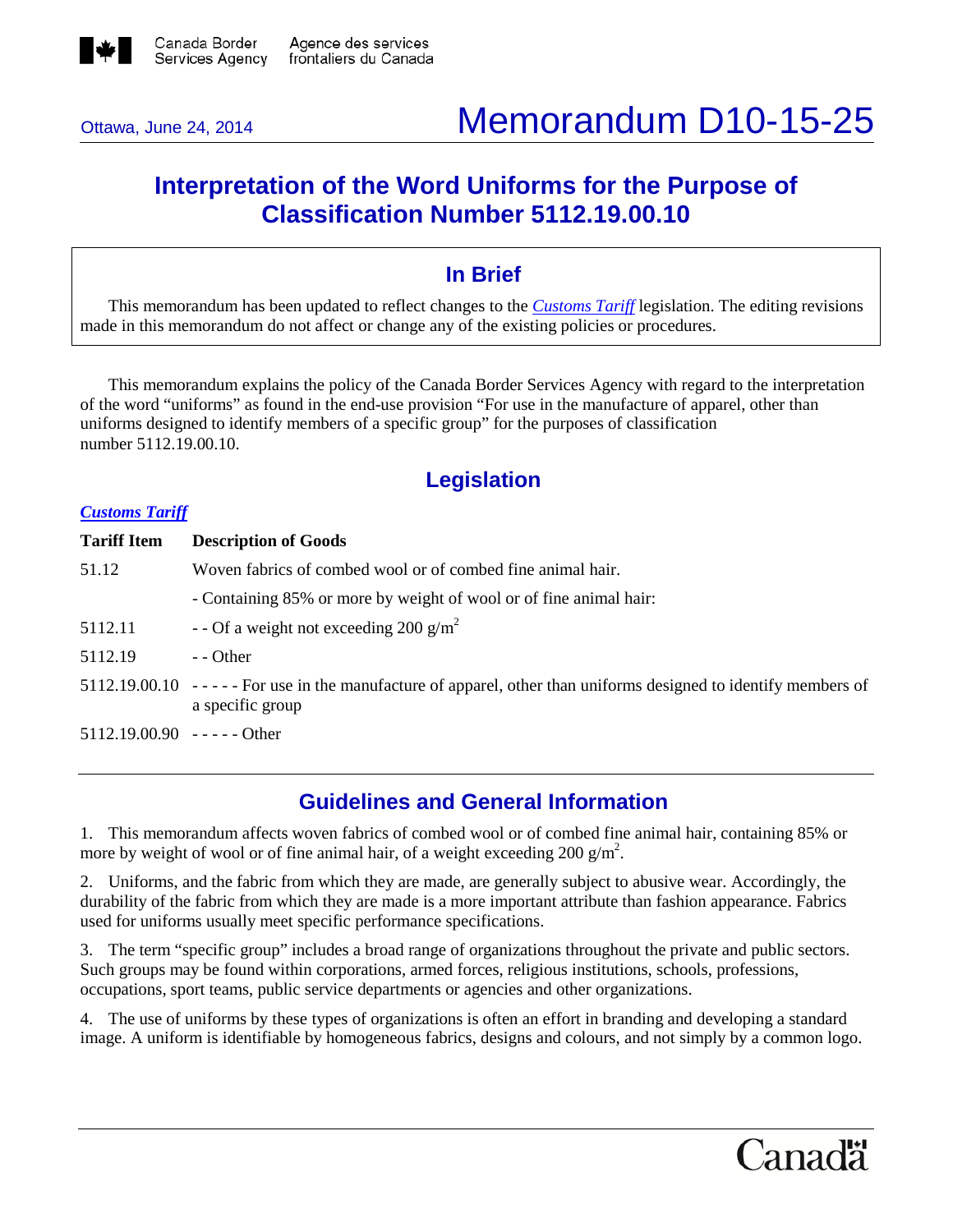5. Uniform clothing includes upper garments, such as jerseys, coats and jackets; lower garments, such as pants, skirts and shorts; or full body garments, such as coveralls and dresses. Uniforms do not include accessories, such as gloves, mittens, hats, socks, scarves, ties and/or belts.

6. Corporate and occupational uniforms include apparel chosen by an employer to be worn exclusively by its employees during working hours.

7. Sports uniforms include a set of standard clothing worn by members of an athletic organization while participating in that organization's activity. For example, official hockey jerseys worn by team members during a hockey game are included.

8. Goods that do not qualify under classification number 5112.19.00.10 include fabrics for jackets and other paraphernalia worn, for example, by the general public, a fan base of a sports team, and the coaching or training staff.

9. For the administration of these end-use tariff items, the importer must be able to prove that the imported fabrics are not for use in the production or manufacture of uniforms.

#### **Examples of Uniforms**

10. Some examples of uniforms are contained in the attached appendix. This list is not exhaustive.

#### **Additional Information**

11. For certainty regarding the tariff classification of a product, importers may request an advance ruling. Details on how to make such a request are found in CBSA Memorandum D11-11-3, *[Advance Rulings for Tariff](http://www.cbsa-asfc.gc.ca/publications/dm-md/d11/d11-11-3-eng.html)  [Classification](http://www.cbsa-asfc.gc.ca/publications/dm-md/d11/d11-11-3-eng.html)*.

12. For more information, within Canada call the Border Information Service at **1-800-461-9999**. From outside Canada call 204-983-3500 or 506-636-5064. Long distance charges will apply. Agents are available Monday to Friday (08:00 – 16:00 local time/except holidays). TTY is also available within Canada: **1-866-335-3237**.